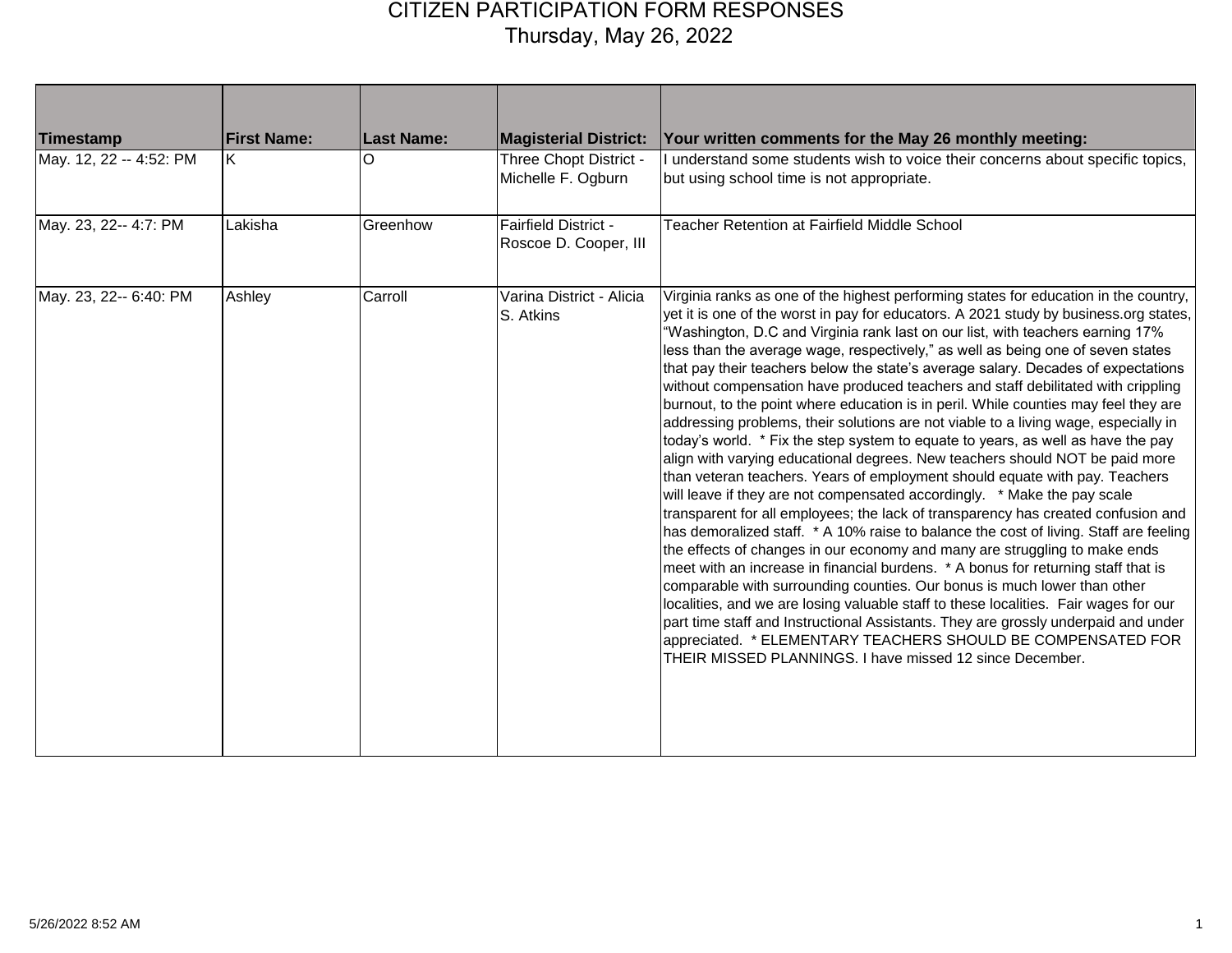| Timestamp<br>May. 25, 22-- 8:1: AM | <b>First Name:</b><br>Laura | <b>Last Name:</b><br>Raetz | <b>Magisterial District:</b><br><b>Tuckahoe District -</b><br>Marcie F. Shea | Your written comments for the May 26 monthly meeting:<br>am writing to express my sincere concern for the lack of communication employees<br>receive from the HCPS Human Resources office. I moved to Henrico County with my<br>family in July 2021. I was hired as an Ex. Ed. Teacher. I was 7 months pregnant when the<br>21-22 school year began. I filed my short-term disability claim with MetLife on 8/18. To the<br>best of my knowledge, I was planning to receive at least 6 weeks of short-term disability<br>benefits as a full time employee of HCPS. In September, I received notice I would not<br>receive full FMLA benefits. Part of me wanted to go out on maternity leave and not return<br>to the classroom. The lack of fair pay and benefits was too much. However, I chose to<br>return to work after 9 weeks. I gave birth to my daughter Savannah on 10/15. I waited<br>weeks to receive my short term disability payment. On 12/8, a week before I was due back<br>to work, I received a call from MetLife saying my claim was denied. Why? I spent hours of<br>my time making phone calls to MetLife and HCPS HR to get a better understanding, only<br>to be forwarded from one representative to the next. Finally, I was told my pregnancy was<br>considered a "pre-existing condition." This is disgusting. Members of the Henrico<br>community shake their head when I share this. I returned to work on 12/17, 8 weeks post-<br>partum. Emotions from this HR experience contributing to what would be diagnosed as<br>post-partum depression on 12/30, for which I am still taking medication. Henrico County<br>claims to support mental health, but these policies suggest otherwise. After the new year,<br>my children and I got sick. My paycheck statements began noting "dock pay." Why?<br>Again, I spent hours of my own time, tracking down someone who could explain. I was told<br>in March, all of my sick time was used during my maternity leave because I did not qualify<br>for short term disability. This nightmare of my "pre-existing condition" continued! Why<br>wasn't this critical information communicated? How can you expect a full-time working<br>Imother with a newborn, to go from January to June without a single minute of sick leave?<br>It is no surprise that teachers are leaving the field in vast numbers. The lack of<br>communication from central office to employees is concerning. I urge you to see how other<br>districts inform their employees of these leave policies. Do not leave it up to your<br>employees to ask these questions ahead of time. Make the information available. Be<br>transparent with what will happen. We deserve to know. |
|------------------------------------|-----------------------------|----------------------------|------------------------------------------------------------------------------|-----------------------------------------------------------------------------------------------------------------------------------------------------------------------------------------------------------------------------------------------------------------------------------------------------------------------------------------------------------------------------------------------------------------------------------------------------------------------------------------------------------------------------------------------------------------------------------------------------------------------------------------------------------------------------------------------------------------------------------------------------------------------------------------------------------------------------------------------------------------------------------------------------------------------------------------------------------------------------------------------------------------------------------------------------------------------------------------------------------------------------------------------------------------------------------------------------------------------------------------------------------------------------------------------------------------------------------------------------------------------------------------------------------------------------------------------------------------------------------------------------------------------------------------------------------------------------------------------------------------------------------------------------------------------------------------------------------------------------------------------------------------------------------------------------------------------------------------------------------------------------------------------------------------------------------------------------------------------------------------------------------------------------------------------------------------------------------------------------------------------------------------------------------------------------------------------------------------------------------------------------------------------------------------------------------------------------------------------------------------------------------------------------------------------------------------------------------------------------------------------------------------------------------------------------------------------------------------------------------------------------------------------------------------------------------------------------------------------------------------|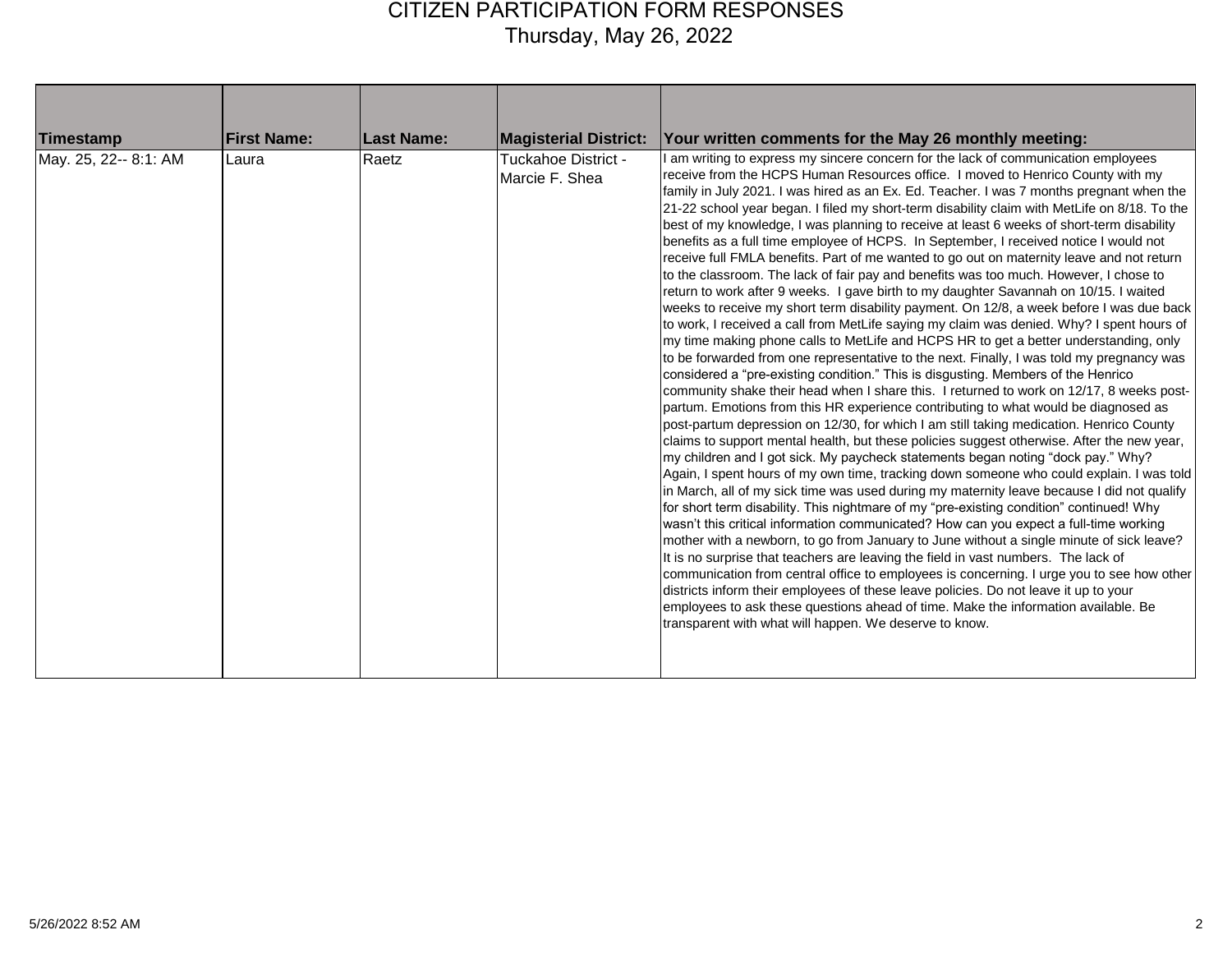| Timestamp                | <b>First Name:</b> | Last Name: | <b>Magisterial District:</b>                                                                  | Your written comments for the May 26 monthly meeting:                                                                                                                                                                                                                                                                                                                                                                                                                                                                                                                                                                                                                                                                                                                                                                                                                                                                                                                                                                                                                                                                                                                                                                                                                                                                                                                                                                                                                                                                                                                                                                                                                                                                                                                                                                                                                                                                     |
|--------------------------|--------------------|------------|-----------------------------------------------------------------------------------------------|---------------------------------------------------------------------------------------------------------------------------------------------------------------------------------------------------------------------------------------------------------------------------------------------------------------------------------------------------------------------------------------------------------------------------------------------------------------------------------------------------------------------------------------------------------------------------------------------------------------------------------------------------------------------------------------------------------------------------------------------------------------------------------------------------------------------------------------------------------------------------------------------------------------------------------------------------------------------------------------------------------------------------------------------------------------------------------------------------------------------------------------------------------------------------------------------------------------------------------------------------------------------------------------------------------------------------------------------------------------------------------------------------------------------------------------------------------------------------------------------------------------------------------------------------------------------------------------------------------------------------------------------------------------------------------------------------------------------------------------------------------------------------------------------------------------------------------------------------------------------------------------------------------------------------|
| May. 25, 22 -- 10:19: AM | Sarah              |            | Three Chopt District -<br>Michelle F. Ogburn,<br><b>Tuckahoe District -</b><br>Marcie F. Shea | Hello school board members. I am coming to you to advocate for parents<br>rights. Parents are their child's first and toughest supporters and Defenders.<br>Please do not restrict school board meeting comments to one person per<br>household every parent should have a right to advocate for their child as well<br>as grandparents and community members. If you are going to have public<br>comments you should allow anyone who wants to speak on behalf of a child.<br>This should also be done in the three-minute time. So that parents have<br>enough time to address issues that are going on. Your schools are not always<br>addressing issues. My son was hit unprovoked and nothing was done just a<br>few weeks ago and it took me two weeks to finally get an administrator to<br>follow up and take care of the situation. This was after multiple emails and<br>phone calls to the school. Parents must be allowed to advocate for their<br>children. No student should be hit by another child and nothing is done.<br>Fortunately for me my school principal did stand up and do the right thing. I<br>have also had multiple teachers this year that just have ignored me when I<br>have emailed asking about problems with my children's assignments Etc. Ive<br>had to go to my amazing school counselor numerous times. Teachers are not<br>always grading things in a timely manner and these kids need their parents to<br>be able to advocate for them if the teachers and staff are unable to do their<br>jobs. In light of the recent school violence we need to step up and do the right<br>thing for our kids and allow parents to be involved. Taking away parents rights<br>to speak out at school meetings when issues arise is not the way to<br>accomplish protecting our children. Please do not pass the suggested changes<br>to policies for parents speaking out for their kids. |